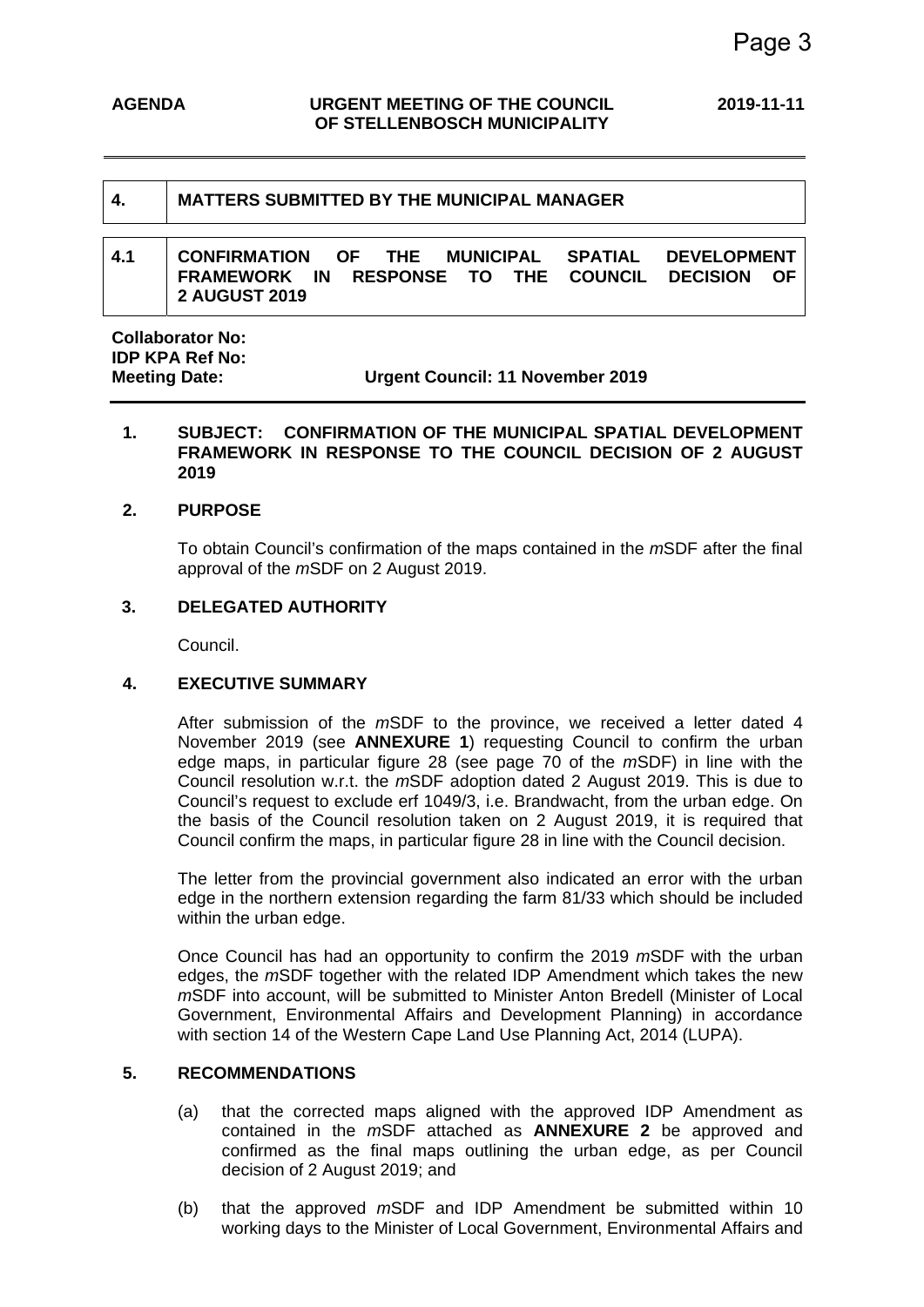Development Planning, as required in accordance with section 14 of the Western Cape Land Use Planning Act, 2014 (LUPA).

#### **6. LEGAL CONTEXT**

*In terms of section 6(4) of the Stellenbosch Municipal Land Use Planning By-law, 2015 read together with Section 20(3) of the Spatial Planning and Land Use Planning Act, No. 16 of 2013 (SPLUMA) Council must give permission for the draft Municipal Spatial Development Framework to be advertised for public input.* 

*According to section 14 of the Western Cape Land Use Planning Act of 2014, a Municipal Manager must, "within the period contemplated in section 32(1) of the Municipal Systems Act, submit the following to the Provincial Minister:* 

*(a) a written notice of the decision to adopt or amend a municipal spatial development framework, together with the reasons for the decision;* 

*(b) the adopted or amended municipal spatial development framework; and* 

*(c) a report setting out the response of the municipality to the comments submitted in terms of section 12(4) or 13(2).* 

### **7. DISCUSSION / CONTENTS**

#### **7.1 BACKGROUND**

In terms of the Stellenbosch Municipality Planning By-law the municipality must advertise the draft *m*SDF for public comment before making a final decision. The first Draft *m*SDF was advertised early in March 2019 for public comment. Based on the comments received and further work done, the draft *m*SDF was amended and re-advertised in May 2019 for a second time. Thereafter the report was amended. Due to material changes effected to the report it was decided, on advice from the Department of Environmental Affairs & Development Planning (DEA&DP), to re-advertise the report again during June 2019 where after the *m*SDF was submitted and approved by Council on 2 August 2019.

#### **7.2 DISCUSSION**

Council resolved at the meeting of 2 August to exclude approximately 2 ha of the farm Brandwacht from the urban edge and requested that the Municipal Manager investigate why this portion of the farm was included in the first place. A separate report will be submitted to Council in this regard at a later stage to provide feedback w.r.t. the investigation.

On submission of the *m*SDF to the MEC, it was pointed out that the exclusion of the farm 81/33 previously included in the urban edge and advertised as such during the final round of public participation did not align with the maps in the IDP Amendment and should be corrected to align. This misalignment has specific reference to the Northern Extension.

The updated *m*SDF maps, together with the approved IDP Amendment must, once confirmed by Council, be submitted to the Minister of Local Government, Environmental Affairs and Development Planning, as required in accordance with section 14 of the Western Cape Land Use Planning Act, 2014 (LUPA).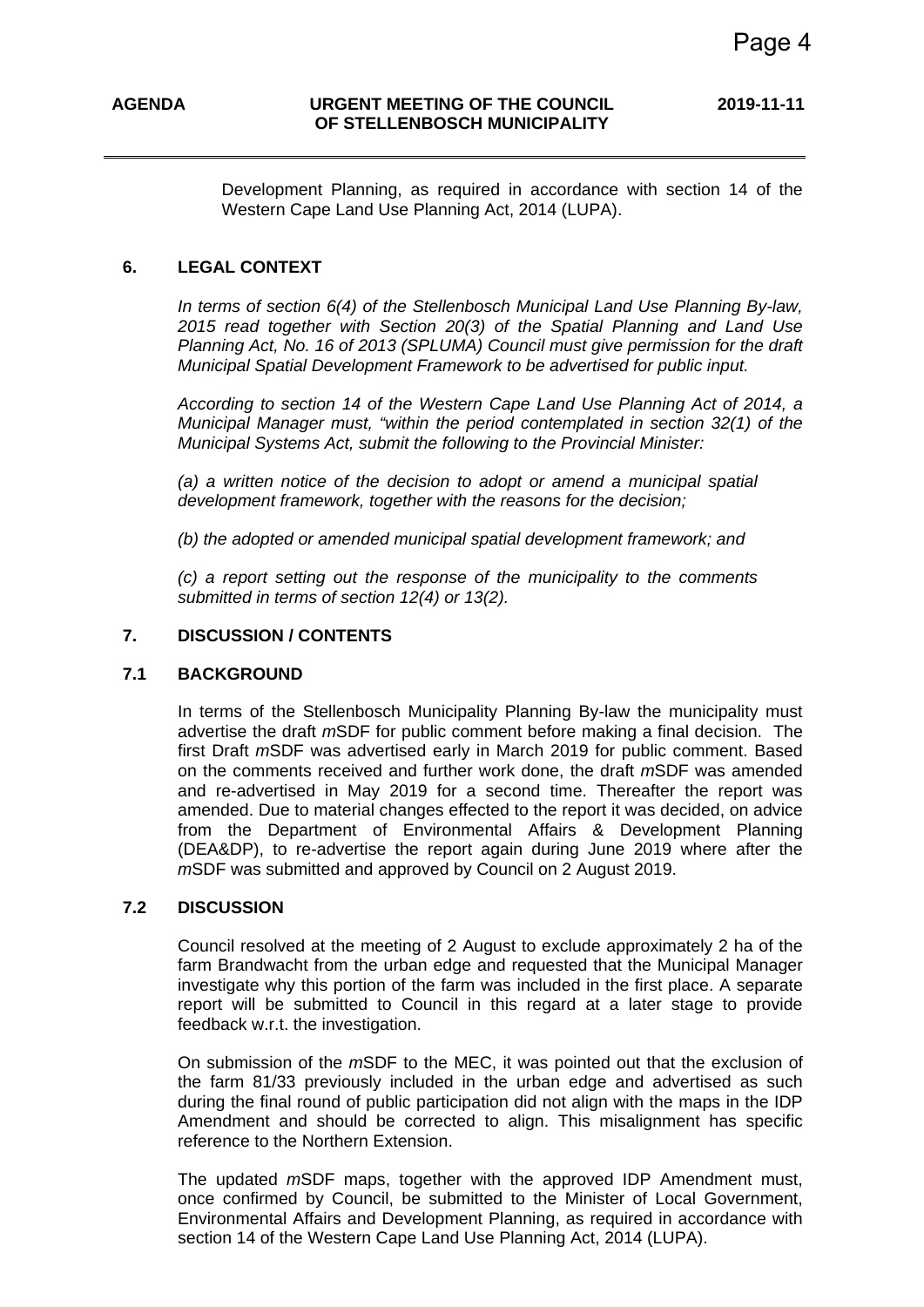This process was discussed and agreed on with the MEC as indicated in his letter dated 4 November 2019 addressed to the Municipal Manager and attached as **ANNEXURE 1** to the report.

#### **7.3 FINANCIAL IMPLICATIONS**

The report has no direct financial implications.

### **7.4 LEGAL IMPLICATIONS**

The development, process and alignment of the *m*SDF is prescribed by various pieces of legislation, including the Municipal Systems Act, the Spatial Land Use and Management Act, the WC Land Use and Planning Act and the municipal planning by-law.

The *m*SDF is compliant with the prescribed laws and regulations listed.

#### **7.5 STAFF IMPLICATIONS**

None.

### **7.6 PREVIOUS RELEVANT COUNCIL RESOLUTIONS**

At an urgent Council meeting: 2019-08-02: ITEM 4.1 it was resolved as follows:

- a. that Council notes input and comments received on the Draft Municipal Spatial Development Framework attached as ANNEXURE 1 of the agenda;
- b. that Council approves the final draft mSDF as attached as ANNEXURE 1 to the agenda item; with the exclusion of Erf 1049/3 from the urban edge, as this is currently zoned agriculture;
- c. that the final draft Municipal Spatial Development Framework be included in the 2019/20 Integrated Development Plan (IDP); and
- d. that the Municipal Manager be mandated to investigate the approvals of Brandwacht Hotel outside the urban edge and how this proposal was now included in the Brandwacht urban edge.

#### **7.7 RISK IMPLICATIONS**

The *m*SDF was approved as part of the IDP Amendment during August 2019. However, the matter of a slight misalignment between the *m*SDF and IDP Amendment was pointed out and has to be addressed in order to reduce the risk for Council.

#### **7.8 COMMENTS FROM SENIOR MANAGEMENT**

The planning process was undertaken with the knowledge and participation of senior management. The draft concept underpinning the mSDF was presented to management and received their full support.

#### **ANNEXURES**

**Annexure 1: Letter from DEA&DP with regard to the adoption of the** *m***SDF Annexure 2: Stellenbosch Spatial Development Framework (will be distributed under separate cover)**